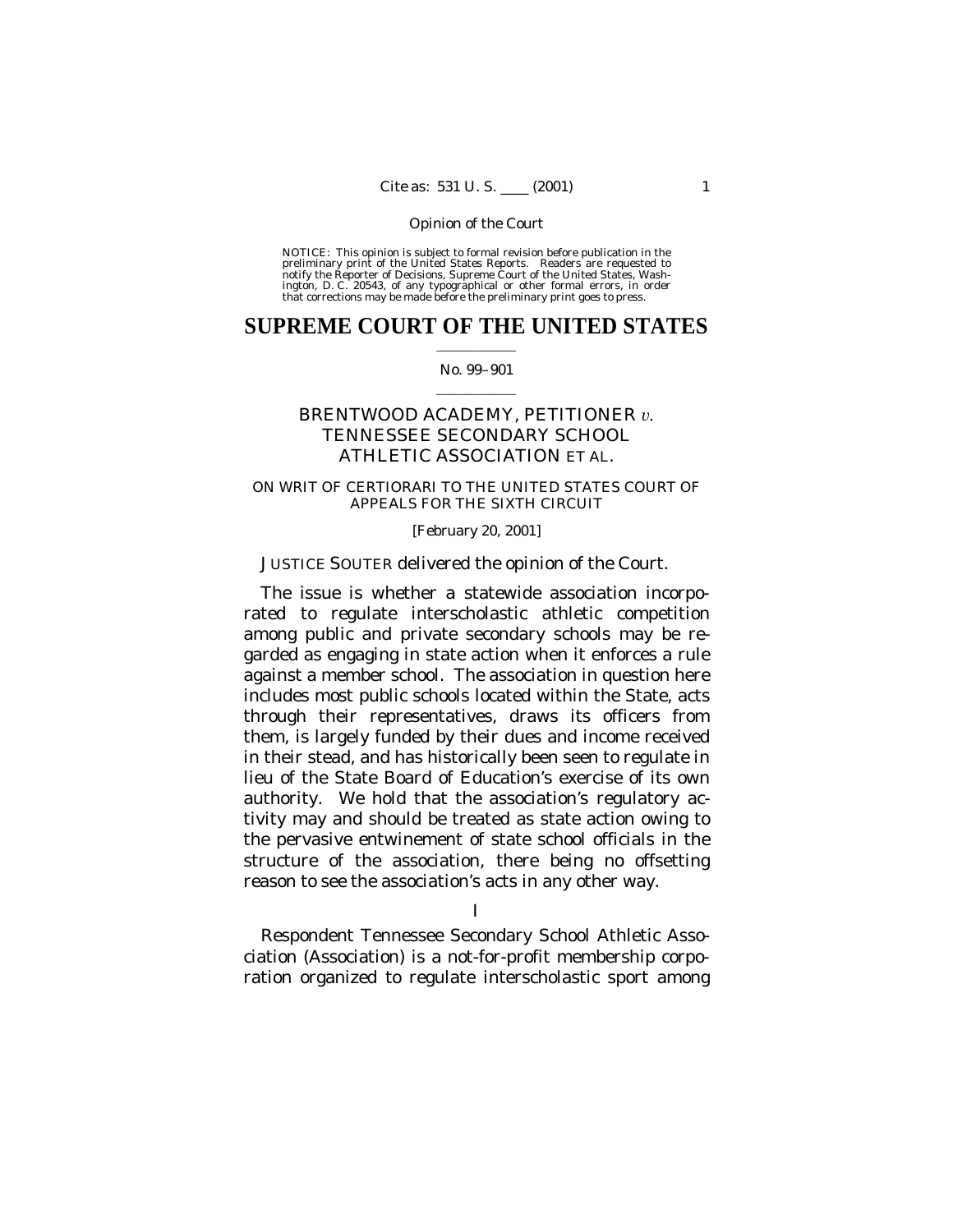the public and private high schools in Tennessee that belong to it. No school is forced to join, but without any other authority actually regulating interscholastic athletics, it enjoys the memberships of almost all the State's public high schools (some 290 of them or 84% of the Association's voting membership), far outnumbering the 55 private schools that belong. A member school's team may play or scrimmage only against the team of another member, absent a dispensation.

The Association's rulemaking arm is its legislative council, while its board of control tends to administration. The voting membership of each of these nine-person committees is limited under the Association's bylaws to high school principals, assistant principals, and superintendents elected by the member schools, and the public school administrators who so serve typically attend meetings during regular school hours. Although the Association's staff members are not paid by the State, they are eligible to join the State's public retirement system for its employees. Member schools pay dues to the Association, though the bulk of its revenue is gate receipts at member teams' football and basketball tournaments, many of them held in public arenas rented by the Association.

The constitution, bylaws, and rules of the Association set standards of school membership and the eligibility of students to play in interscholastic games. Each school, for example, is regulated in awarding financial aid, most coaches must have a Tennessee state teaching license, and players must meet minimum academic standards and hew to limits on student employment. Under the bylaws, "in all matters pertaining to the athletic relations of his school," App. 138, the principal is responsible to the Association, which has the power "to suspend, to fine, or otherwise penalize any member school for the violation of any of the rules of the Association or for other just cause," *id.*, at 100.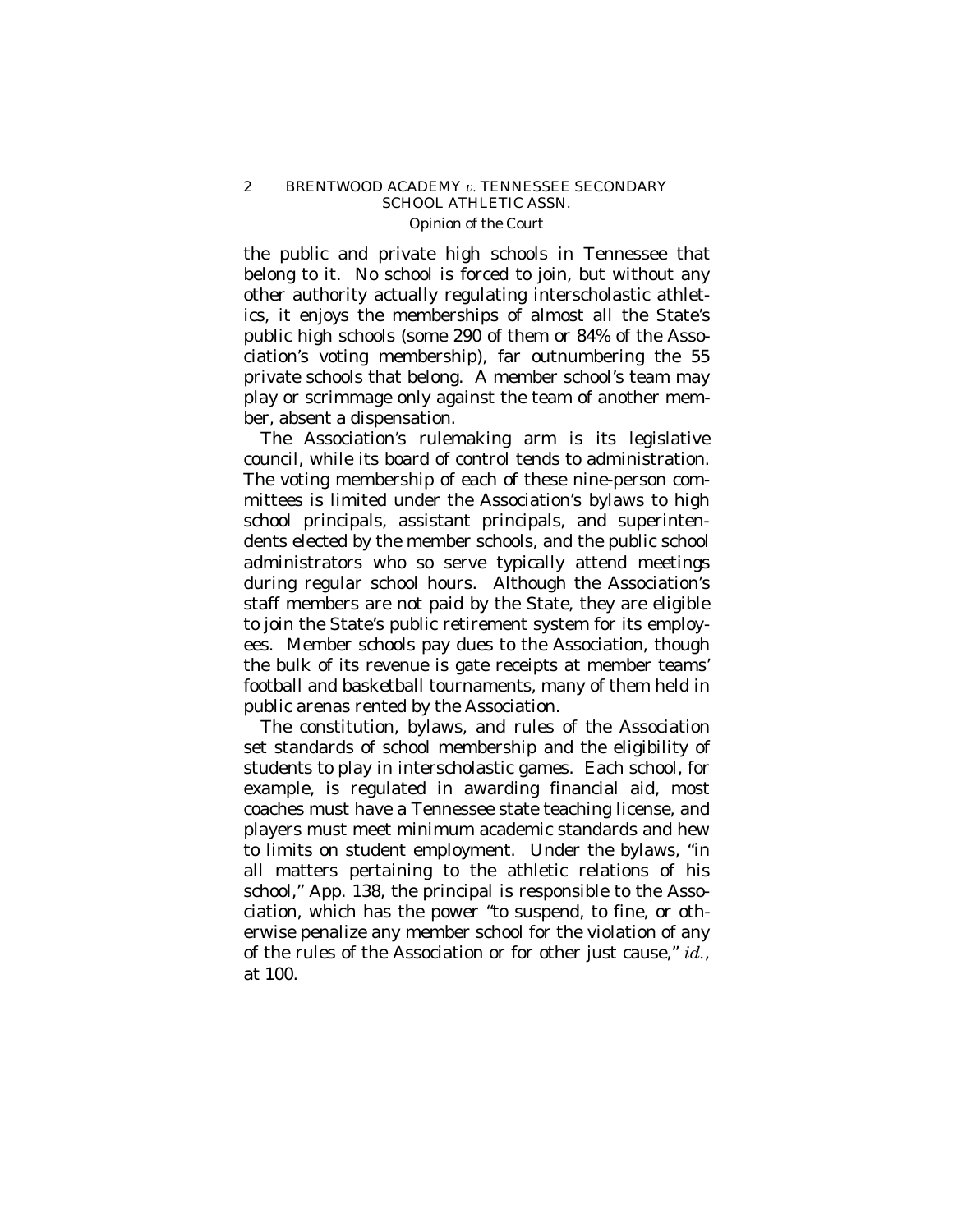Ever since the Association was incorporated in 1925, Tennessee's State Board of Education (State Board) has (to use its own words) acknowledged the corporation's functions "in providing standards, rules and regulations for interscholastic competition in the public schools of Tennessee,"*id.*, at 211. More recently, the State Board cited its statutory authority, Tenn. Code Ann. §49–1–302 (App. 220), when it adopted language expressing the relationship between the Association and the Board. Specifically, in 1972, it went so far as to adopt a rule expressly "designat[ing]" the Association as "the organization to supervise and regulate the athletic activities in which the public junior and senior high schools in Tennessee participate on an interscholastic basis." Tennessee State Board of Education, Administrative Rules and Regulations, Rule 0520–1–2–.26 (1972) (later moved to Rule 0520–1–2–.08). The Rule provided that "the authority granted herein shall remain in effect until revoked" and instructed the State Board's chairman to "designate a person or persons to serve in an ex-officio capacity on the [Association's governing bodies]." App. 211. That same year, the State Board specifically approved the Association's rules and regulations, while reserving the right to review future changes. Thus, on several occasions over the next 20 years, the State Board reviewed, approved, or reaffirmed its approval of the recruiting Rule at issue in this case. In 1996, however, the State Board dropped the original Rule 0520–1–2–.08 expressly designating the Association as regulator; it substituted a statement "recogniz[ing] the value of participation in interscholastic athletics and the role of [the Association] in coordinating interscholastic athletic competition," while "authoriz[ing] the public schools of the state to voluntarily maintain membership in [the Association]." *Id.*, at 220.

The action before us responds to a 1997 regulatory enforcement proceeding brought against petitioner, Brentwood Academy, a private parochial high school member of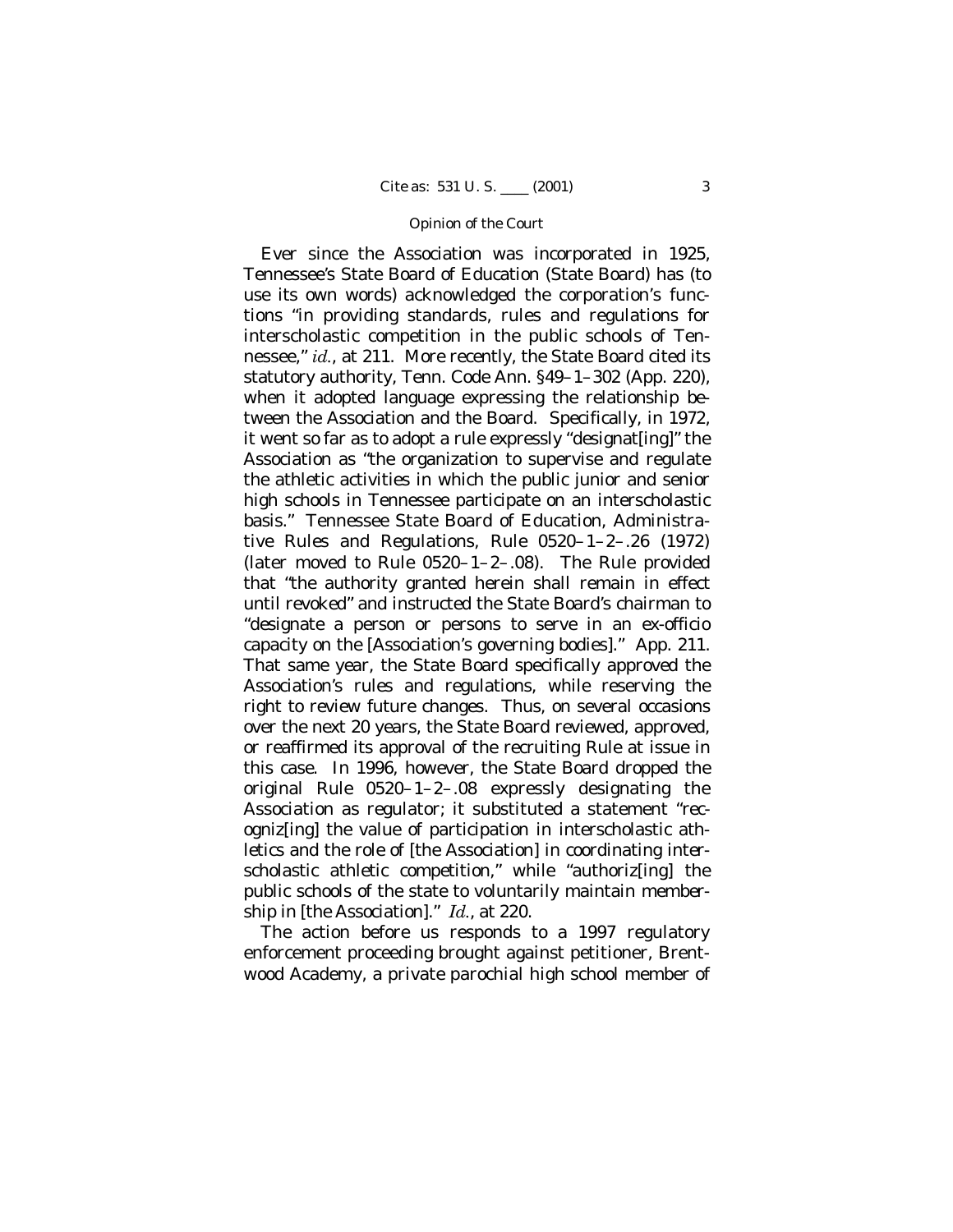the Association. The Association's board of control found that Brentwood violated a rule prohibiting "undue influence" in recruiting athletes, when it wrote to incoming students and their parents about spring football practice. The Association accordingly placed Brentwood's athletic program on probation for four years, declared its football and boys' basketball teams ineligible to compete in playoffs for two years, and imposed a \$3,000 fine. When these penalties were imposed, all the voting members of the board of control and legislative council were public school administrators.

Brentwood sued the Association and its executive director in federal court under Rev. Stat. §1979, 42 U. S. C. §1983, claiming that enforcement of the Rule was state action and a violation of the First and Fourteenth Amendments. The District Court entered summary judgment for Brentwood and enjoined the Association from enforcing the Rule. 13 F. Supp. 2d 670 (MD Tenn. 1998). In holding the Association to be a state actor under §1983 and the Fourteenth Amendment, the District Court found that the State had delegated authority over high school athletics to the Association, characterized the relationship between the Association and its public school members as symbiotic, and emphasized the predominantly public character of the Association's membership and leadership. The court relied on language in *National Collegiate Athletic Assn.* v. *Tarkanian,* 488 U. S. 179, 193, n. 13 (1988), suggesting that statewide interscholastic athletic associations are state actors, and on other federal cases in which such organizations had uniformly been held to be acting under color of state law.

The United States Court of Appeals for the Sixth Circuit reversed. 180 F. 3d 758 (1999). It recognized that there is no single test to identify state actions and state actors but applied three criteria derived from *Blum* v. *Yaretsky,* 457 U. S. 991 (1982), *Lugar* v. *Edmondson Oil Co.,* 457 U. S.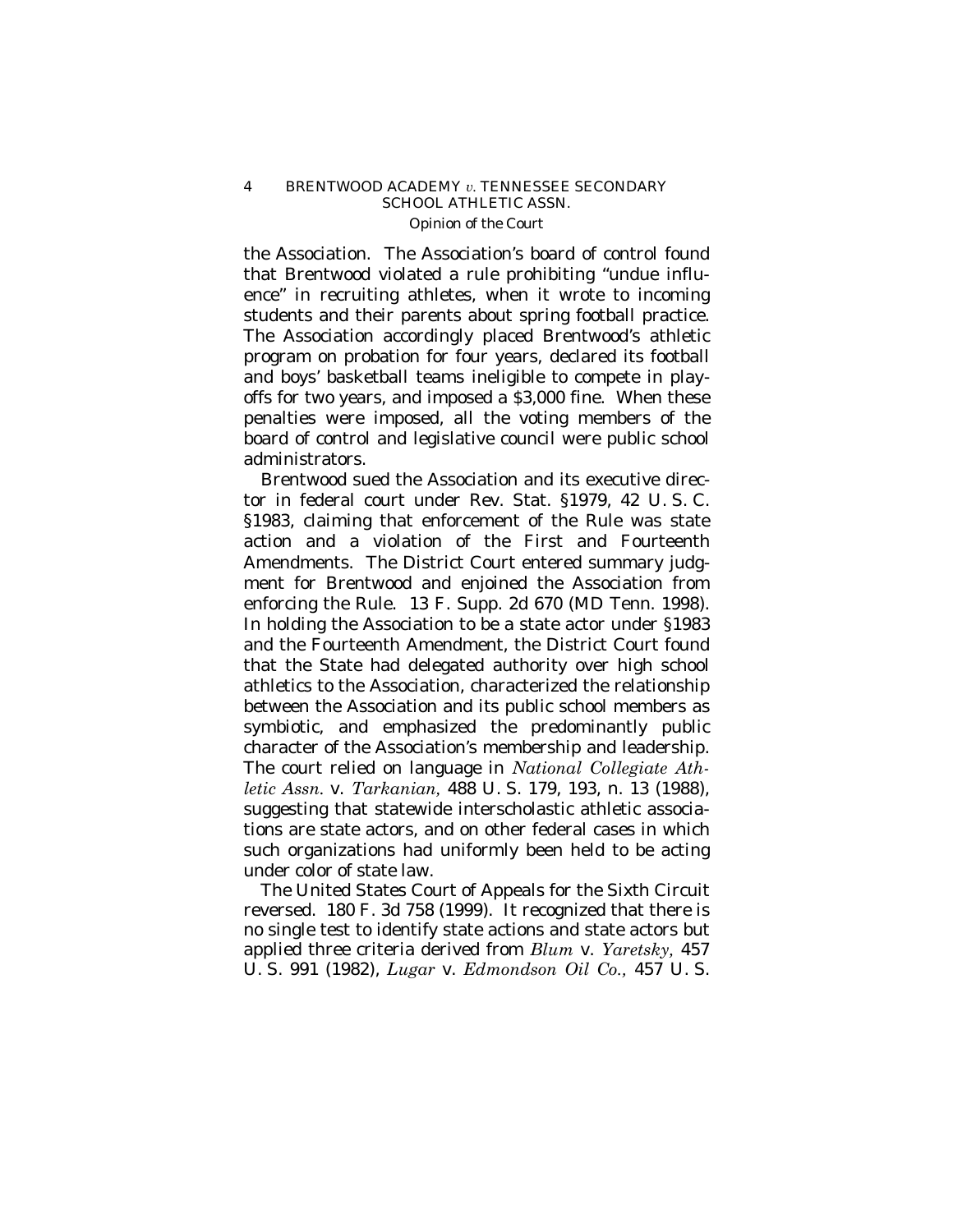922 (1982), and *Rendell-Baker* v. *Kohn,* 457 U. S. 830 (1982), and found no state action under any of them. It said the District Court was mistaken in seeing a symbiotic relationship between the State and the Association, it emphasized that the Association was neither engaging in a traditional and exclusive public function nor responding to state compulsion, and it gave short shrift to the language from *Tarkanian* on which the District Court relied. Rehearing en banc was later denied over the dissent of two judges, who criticized the panel decision for creating a conflict among state and federal courts, for being inconsistent with *Tarkanian*, and for lacking support in the "functional" analysis of private activity required by *West* v. *Atkins,* 487 U. S. 42 (1988), for assessing the significance of cooperation between public officials and a private actor. 190 F. 3d 705 (CA6 1999) (Merritt, J., dissenting from denial of rehearing en banc).

We granted certiorari, 528 U. S. 1153 (2000), to resolve the conflict<sup>1</sup> and now reverse.

# II

A

Our cases try to plot a line between state action subject to Fourteenth Amendment scrutiny and private conduct ——————

<sup>&</sup>lt;sup>1</sup>A number of other courts have held statewide athletic associations to be state actors. *Griffin High School* v. *Illinois High School Assn.*, 822 F. 2d 671, 674 (CA7 1987); *Clark* v. *Arizona Interscholastic Assn.*, 695 F. 2d 1126, 1128 (CA9 1982), cert. denied, 464 U. S. 818 (1983); *In re United States ex rel. Missouri State High School Activities Assn.*, 682 F. 2d 147, 151 (CA8 1982); *Louisiana High School Athletic Assn.* v. *St. Augustine High School*, 396 F. 2d 224, 227–228 (CA5 1968); *Oklahoma High School Athletic Assn.* v. *Bray*, 321 F. 2d 269, 272–273 (CA10 1963); *Indiana High School Athletic Assn.* v. *Carlberg*, 694 N. E. 2d 222, 229 (Ind. 1997); *Mississippi High School Activities Assn., Inc.* v. *Coleman*, 631 So. 2d 768, 774–775 (Miss. 1994); *Kleczek* v. *Rhode Island Interscholastic League, Inc.*, 612 A. 2d 734, 736 (R. I. 1992); see also *Moreland* v. *Western Penn. Interscholastic Athletic League*, 572 F. 2d 121, 125 (CA3 1978) (state action conceded).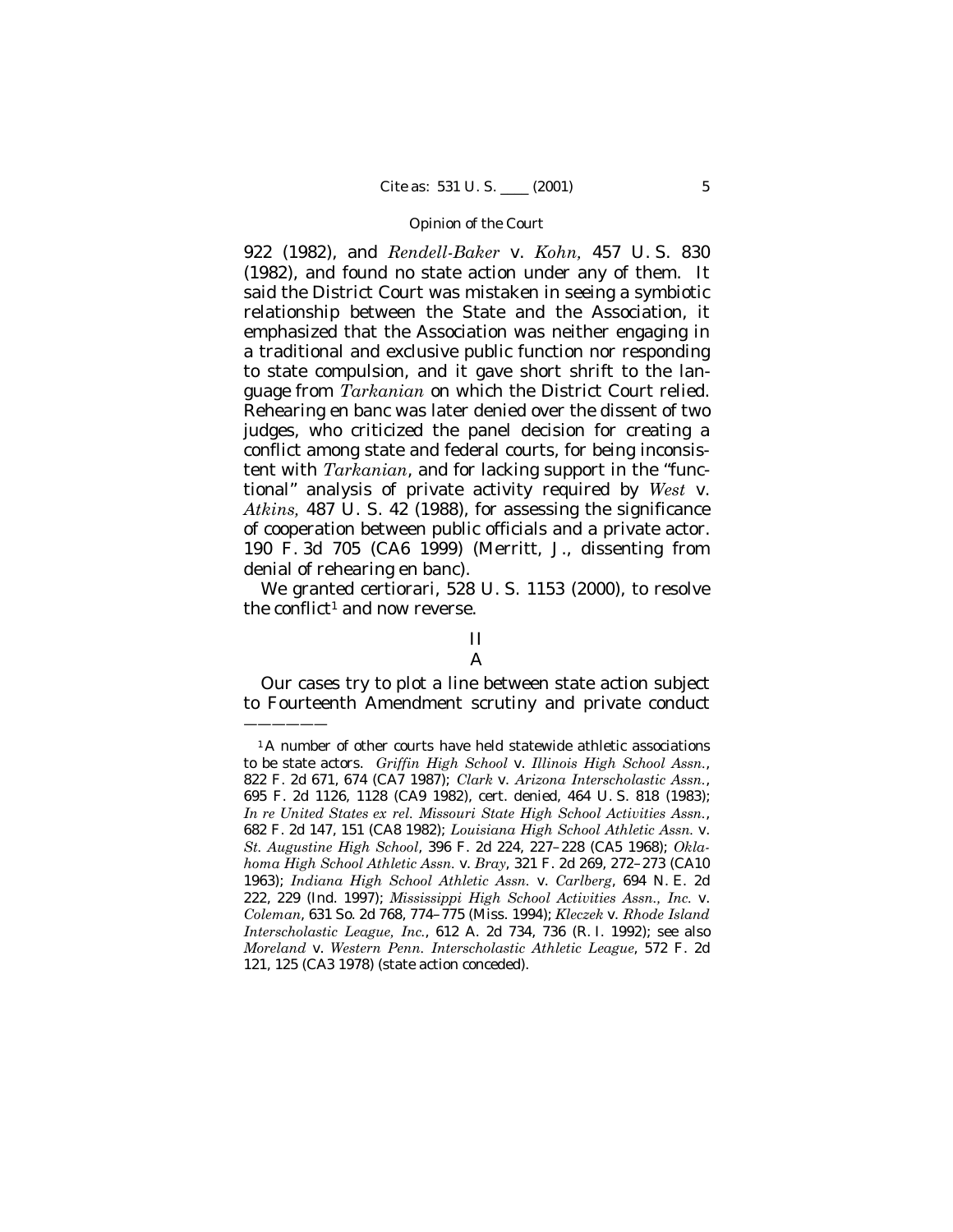(however exceptionable) that is not. *Tarkanian*, *supra*, at 191; *Jackson* v. *Metropolitan Edison Co.*, 419 U. S. 345, 349 (1974). The judicial obligation is not only to "'preserv[e] an area of individual freedom by limiting the reach of federal law' and avoi[d] the imposition of responsibility on a State for conduct it could not control," *Tarkanian*, *supra*, at 191 (quoting *Lugar*, *supra*, at 936–937), but also to assure that constitutional standards are invoked "when it can be said that the State is *responsible* for the specific conduct of which the plaintiff complains," *Blum*, *supra*, at 1004 (emphasis in original). If the Fourteenth Amendment is not to be displaced, therefore, its ambit cannot be a simple line between States and people operating outside formally governmental organizations, and the deed of an ostensibly private organization or individual is to be treated sometimes as if a State had caused it to be performed. Thus, we say that state action may be found if, though only if, there is such a "close nexus between the State and the challenged action" that seemingly private behavior "may be fairly treated as that of the State itself." *Jackson*, *supra*, at 351.<sup>2</sup>

What is fairly attributable is a matter of normative judgment, and the criteria lack rigid simplicity. From the range of circumstances that could point toward the State behind an individual face, no one fact can function as a necessary condition across the board for finding state action; nor is any set of circumstances absolutely sufficient, for there may be some countervailing reason against attributing activity to the government. See *Tarkanian*, 488 U. S., at 193, 196; *Polk County* v. *Dodson*, 454 U. S. 312 (1981).

Our cases have identified a host of facts that can bear on

——————

<sup>2</sup> If a defendant's conduct satisfies the state-action requirement of the Fourteenth Amendment, the conduct also constitutes action "under color of state law" for §1983 purposes. *Lugar* v. *Edmondson Oil Co.*, 457 U. S. 922, 935 (1982).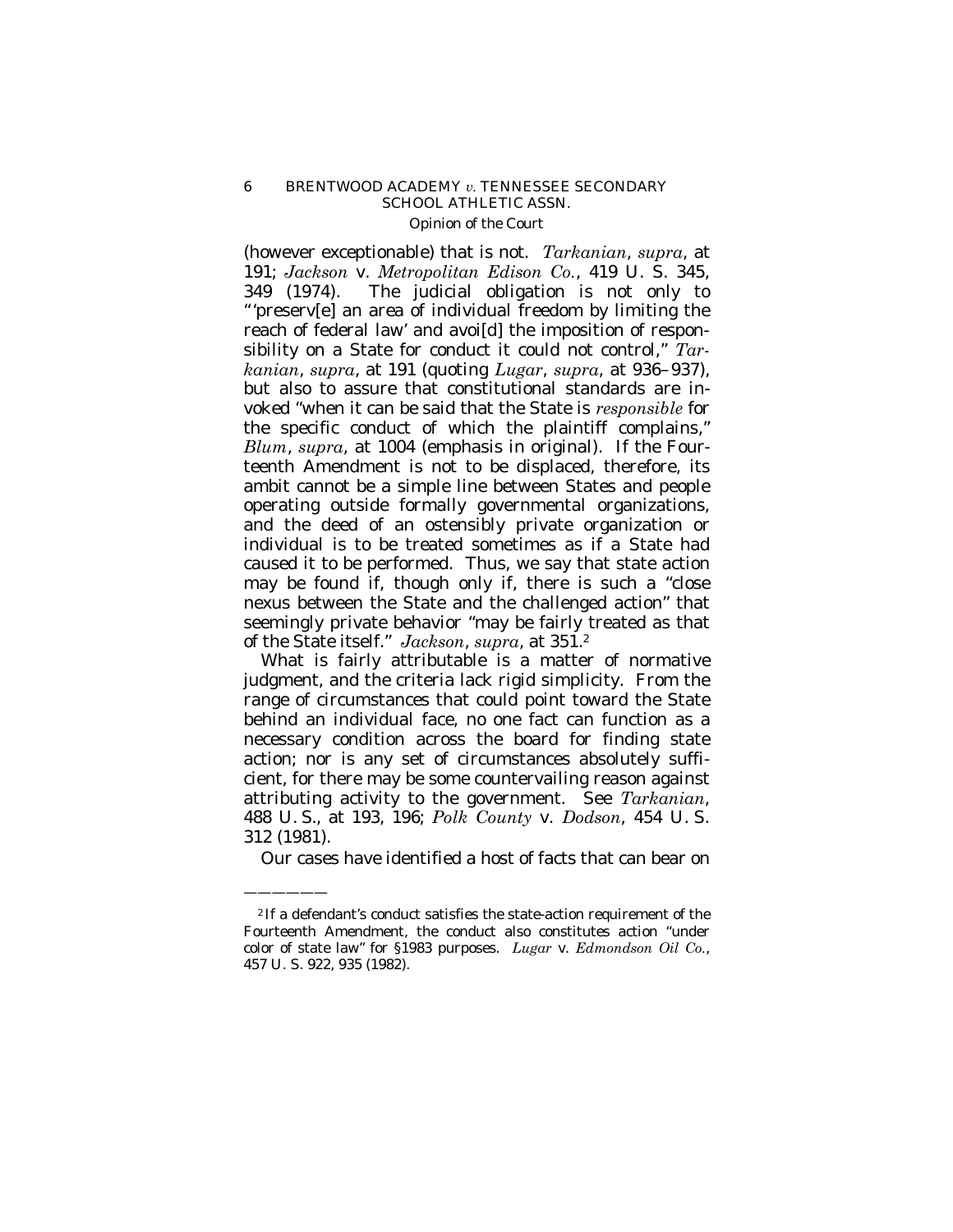the fairness of such an attribution. We have, for example, held that a challenged activity may be state action when it results from the State's exercise of "coercive power," *Blum*, 457 U. S., at 1004, when the State provides "significant encouragement, either overt or covert," *ibid*., or when a private actor operates as a "willful participant in joint activity with the State or its agents," *Lugar, supra*, at 941 (internal quotation marks omitted). We have treated a nominally private entity as a state actor when it is controlled by an "agency of the State," *Pennsylvania* v. *Board of Directors of City Trusts of Philadelphia,* 353 U. S. 230, 231 (1957) *(per curiam)*, when it has been delegated a public function by the State, cf., *e.g.*, *West* v. *Atkins*, *supra*, at 56; *Edmonson* v. *Leesville Concrete Co.*, 500 U. S. 614, 627-628 (1991), when it is "entwined with governmental policies" or when government is "entwined in [its] management or control," *Evans* v. *Newton,* 382 U. S. 296, 299, 301 (1966).

Amidst such variety, examples may be the best teachers, and examples from our cases are unequivocal in showing that the character of a legal entity is determined neither by its expressly private characterization in statutory law, nor by the failure of the law to acknowledge the entity's inseparability from recognized government officials or agencies. *Lebron* v. *National Railroad Passenger Corporation*, 513 U. S. 374 (1995), held that Amtrak was the Government for constitutional purposes, regardless of its congressional designation as private; it was organized under federal law to attain governmental objectives and was directed and controlled by federal appointees. *Pennsylvania* v. *Board of Directors of City Trusts of Philadelphia*, *supra,* held the privately endowed Gerard College to be a state actor and enforcement of its private founder's limitation of admission to whites attributable to the State, because, consistent with the terms of the settlor's gift, the college's board of directors was a state agency established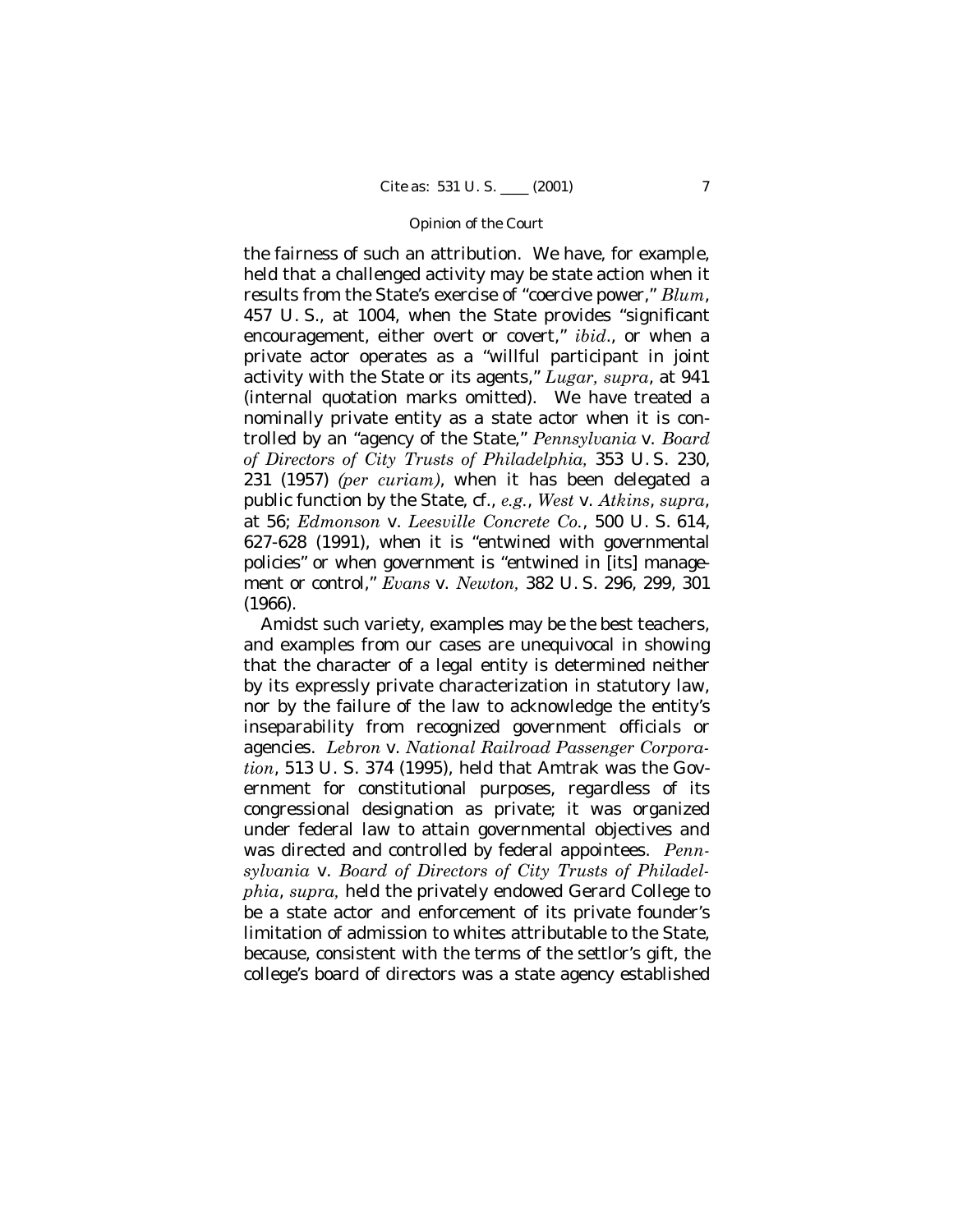by state law. Ostensibly the converse situation occurred in *Evans* v. *Newton*, *supra*, which held that private trustees to whom a city had transferred a park were nonetheless state actors barred from enforcing racial segregation, since the park served the public purpose of providing community recreation, and "the municipality remain[ed] entwined in [its] management [and] control," *id*., at 301.

These examples of public entwinement in the management and control of ostensibly separate trusts or corporations foreshadow this case, as this Court itself anticipated in *Tarkanian*, *supra. Tarkanian* arose when an undoubtedly state actor, the University of Nevada, suspended its basketball coach, Tarkanian, in order to comply with rules and recommendations of the National Collegiate Athletic Association (NCAA). The coach charged the NCAA with state action, arguing that the state university had delegated its own functions to the NCAA, clothing the latter with authority to make and apply the university's rules, the result being joint action making the NCAA a state actor.

To be sure, it is not the strict holding in *Tarkanian* that points to our view of this case, for we found no state action on the part of the NCAA. We could see, on the one hand, that the university had some part in setting the NCAA's rules, and the Supreme Court of Nevada had gone so far as to hold that the NCAA had been delegated the university's traditionally exclusive public authority over personnel. *Id.,* at 190. But on the other side, the NCAA's policies were shaped not by the University of Nevada alone, but by several hundred member institutions, most of them having no connection with Nevada, and exhibiting no color of Nevada law. *Id.,* at 193. Since it was difficult to see the NCAA, not as a collective membership, but as surrogate for the one State, we held the organization's connection with Nevada too insubstantial to ground a state action claim. *Id.,* at 193, 196.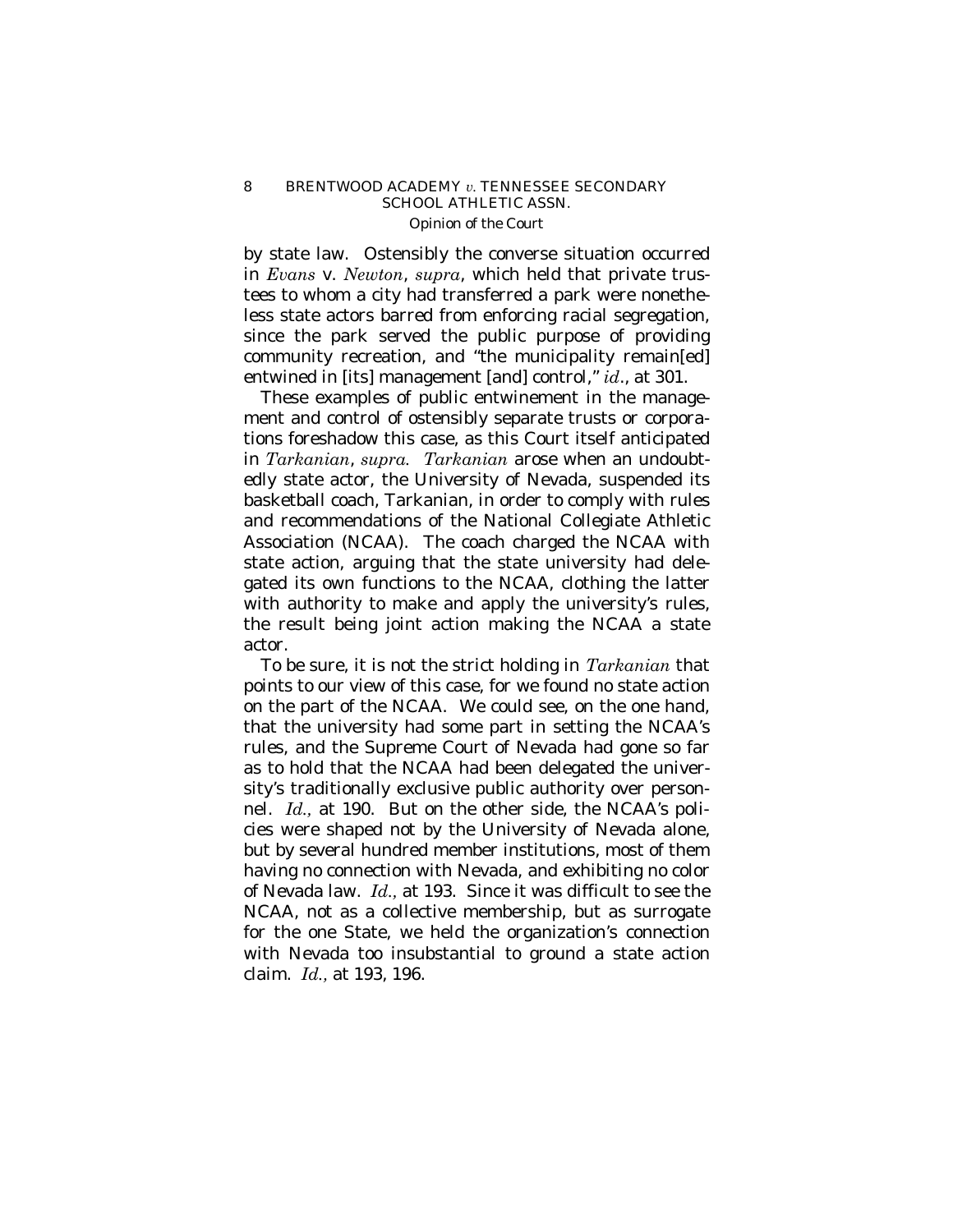But dictum in *Tarkanian* pointed to a contrary result on facts like ours, with an organization whose member public schools are all within a single State. "The situation would, of course, be different if the [Association's] membership consisted entirely of institutions located within the same State, many of them public institutions created by the same sovereign." *Id*., at 193, n. 13. To support our surmise, we approvingly cited two cases: *Clark* v. *Arizona Interscholastic Assn.*, 695 F. 2d 1126 (CA9 1982), cert. denied, 464 U. S. 818 (1983), a challenge to a state high school athletic association that kept boys from playing on girls' interscholastic volleyball teams in Arizona; and *Louisiana High School Athletic Assn.* v. *St. Augustine High School*, 396 F. 2d 224 (CA5 1968), a parochial school's attack on the racially segregated system of interscholastic high school athletics maintained by the athletic association. In each instance, the Court of Appeals treated the athletic association as a state actor.

## B

Just as we foresaw in *Tarkanian*, the "necessarily factbound inquiry," *Lugar*, 457 U. S., at 939, leads to the conclusion of state action here. The nominally private character of the Association is overborne by the pervasive entwinement of public institutions and public officials in its composition and workings, and there is no substantial reason to claim unfairness in applying constitutional standards to it.

The Association is not an organization of natural persons acting on their own, but of schools, and of public schools to the extent of 84% of the total. Under the Association's bylaws, each member school is represented by its principal or a faculty member, who has a vote in selecting members of the governing legislative council and board of control from eligible principals, assistant principals and superintendents.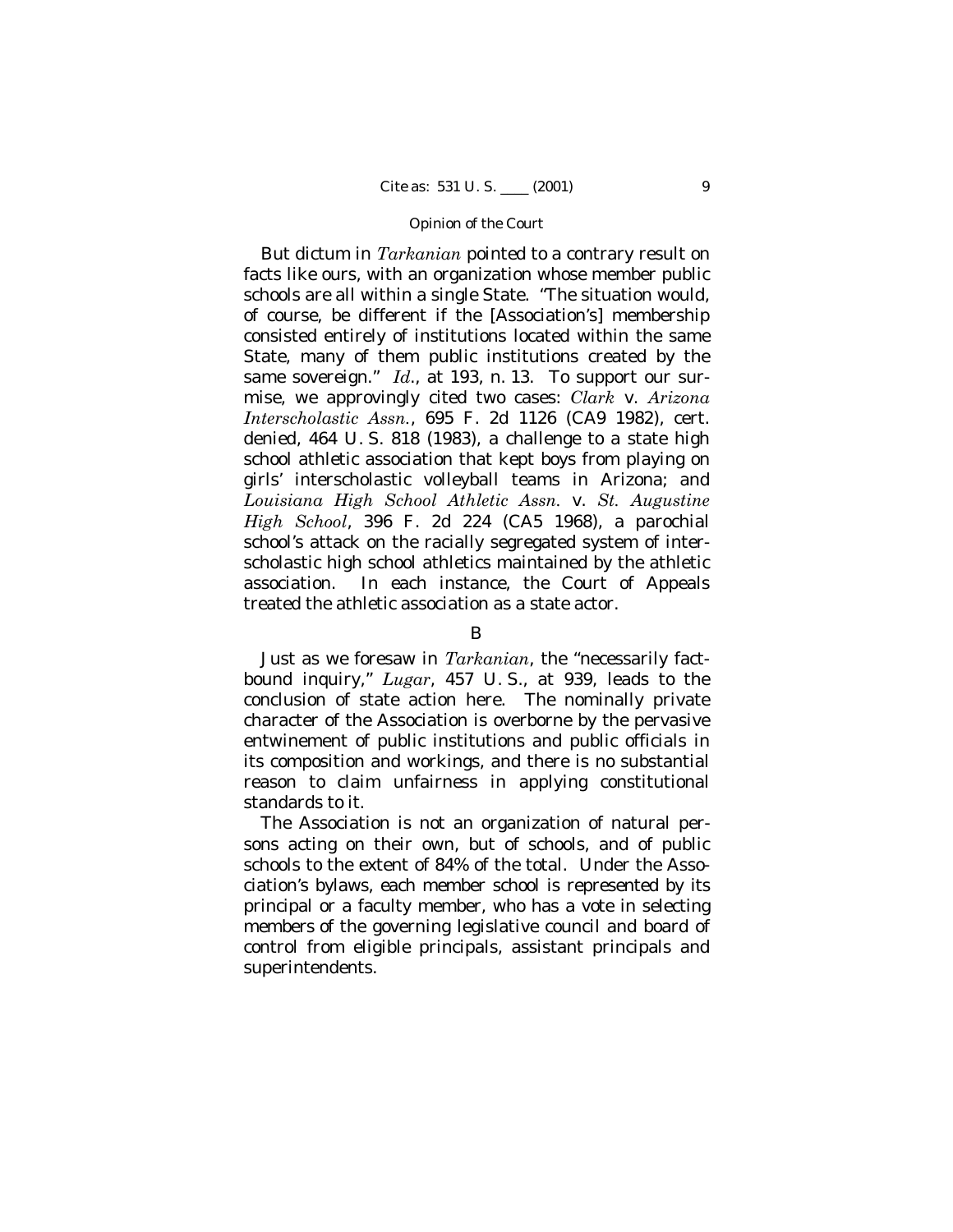Although the findings and prior opinions in this case include no express conclusion of law that public school officials act within the scope of their duties when they represent their institutions, no other view would be rational, the official nature of their involvement being shown in any number of ways. Interscholastic athletics obviously play an integral part in the public education of Tennessee, where nearly every public high school spends money on competitions among schools. Since a pickup system of interscholastic games would not do, these public teams need some mechanism to produce rules and regulate competition. The mechanism is an organization overwhelmingly composed of public school officials who select representatives (all of them public officials at the time in question here), who in turn adopt and enforce the rules that make the system work. Thus, by giving these jobs to the Association, the 290 public schools of Tennessee belonging to it can sensibly be seen as exercising their own authority to meet their own responsibilities. Unsurprisingly, then, the record indicates that half the council or board meetings documented here were held during official school hours, and that public schools have largely provided for the Association's financial support. A small portion of the Association's revenue comes from membership dues paid by the schools, and the principal part from gate receipts at tournaments among the member schools. Unlike mere public buyers of contract services, whose payments for services rendered do not convert the service providers into public actors, see *Rendell-Baker*, 457 U. S., at 839–843, the schools here obtain membership in the service organization and give up sources of their own income to their collective association. The Association thus exercises the authority of the predominantly public schools to charge for admission to their games; the Association does not receive this money from the schools, but enjoys the schools' moneymaking capacity as its own.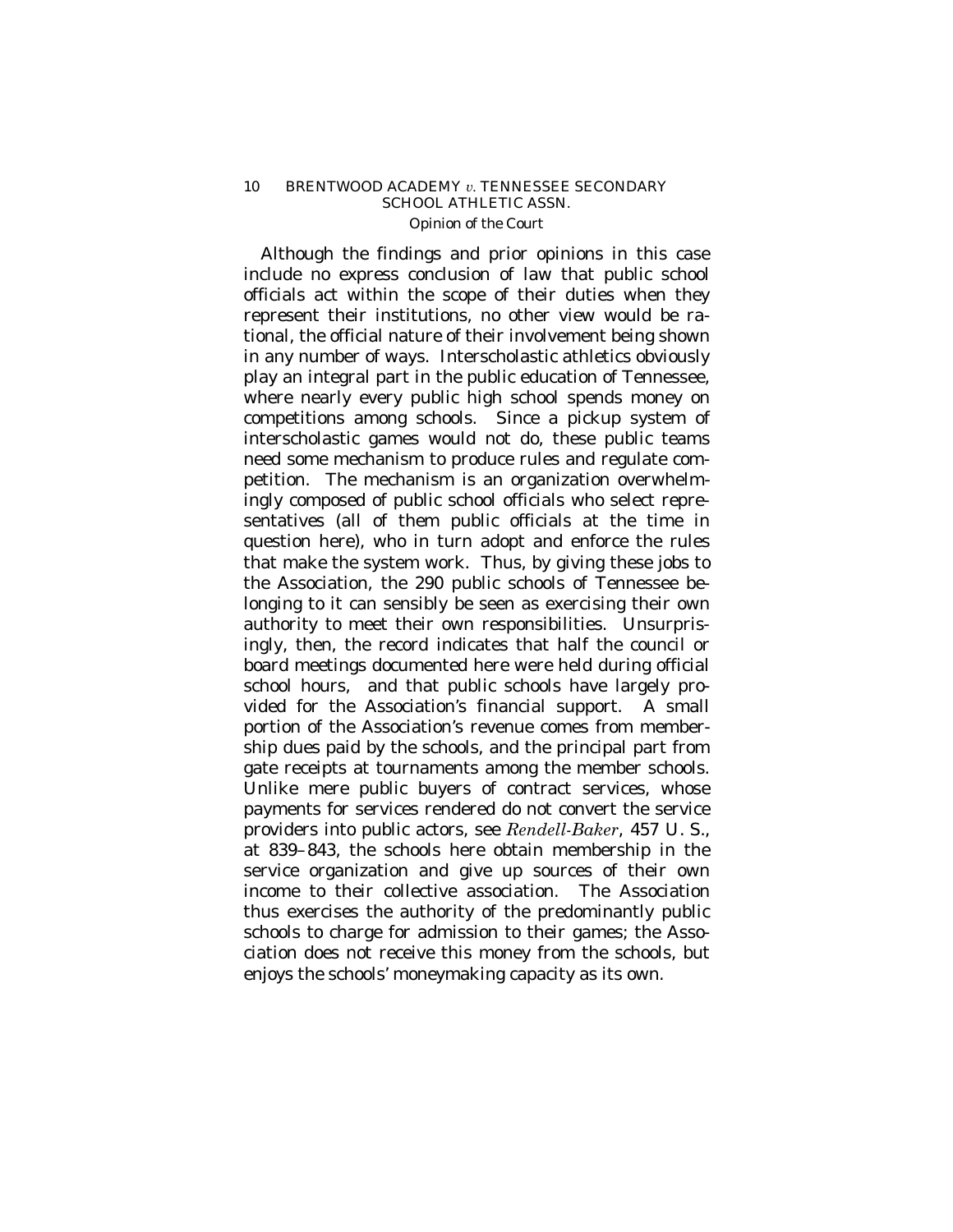In sum, to the extent of 84% of its membership, the Association is an organization of public schools represented by their officials acting in their official capacity to provide an integral element of secondary public schooling. There would be no recognizable Association, legal or tangible, without the public school officials, who do not merely control but overwhelmingly perform all but the purely ministerial acts by which the Association exists and functions in practical terms. Only the 16% minority of private school memberships prevents this entwinement of the Association and the public school system from being total and their identities totally indistinguishable.

To complement the entwinement of public school officials with the Association from the bottom up, the State of Tennessee has provided for entwinement from top down. State Board members are assigned ex officio to serve as members of the board of control and legislative council, and the Association's ministerial employees are treated as state employees to the extent of being eligible for membership in the state retirement system.

It is, of course, true that the time is long past when the close relationship between the surrogate association and its public members and public officials acting as such was attested frankly. As mentioned, the terms of the State Board's Rule expressly designating the Association as regulator of interscholastic athletics in public schools was deleted in 1996, the year after a Federal District Court held that the Association was a state actor because its rules were "caused, directed and controlled by the Tennessee Board of Education," *Graham* v. *TSSAA*, No. 1:95–CV– 044, 1995 WL 115890, \*5 (ED Tenn., Feb. 20, 1995).<sup>3</sup>

——————

<sup>3</sup>The District Court in *Graham* held that "[t]his delegation of authority to TSSAA by Tennessee, standing alone, is sufficient to make TSSAA a state actor" under the "state compulsion test," which it understood to provide that a State could exercise such coercive power or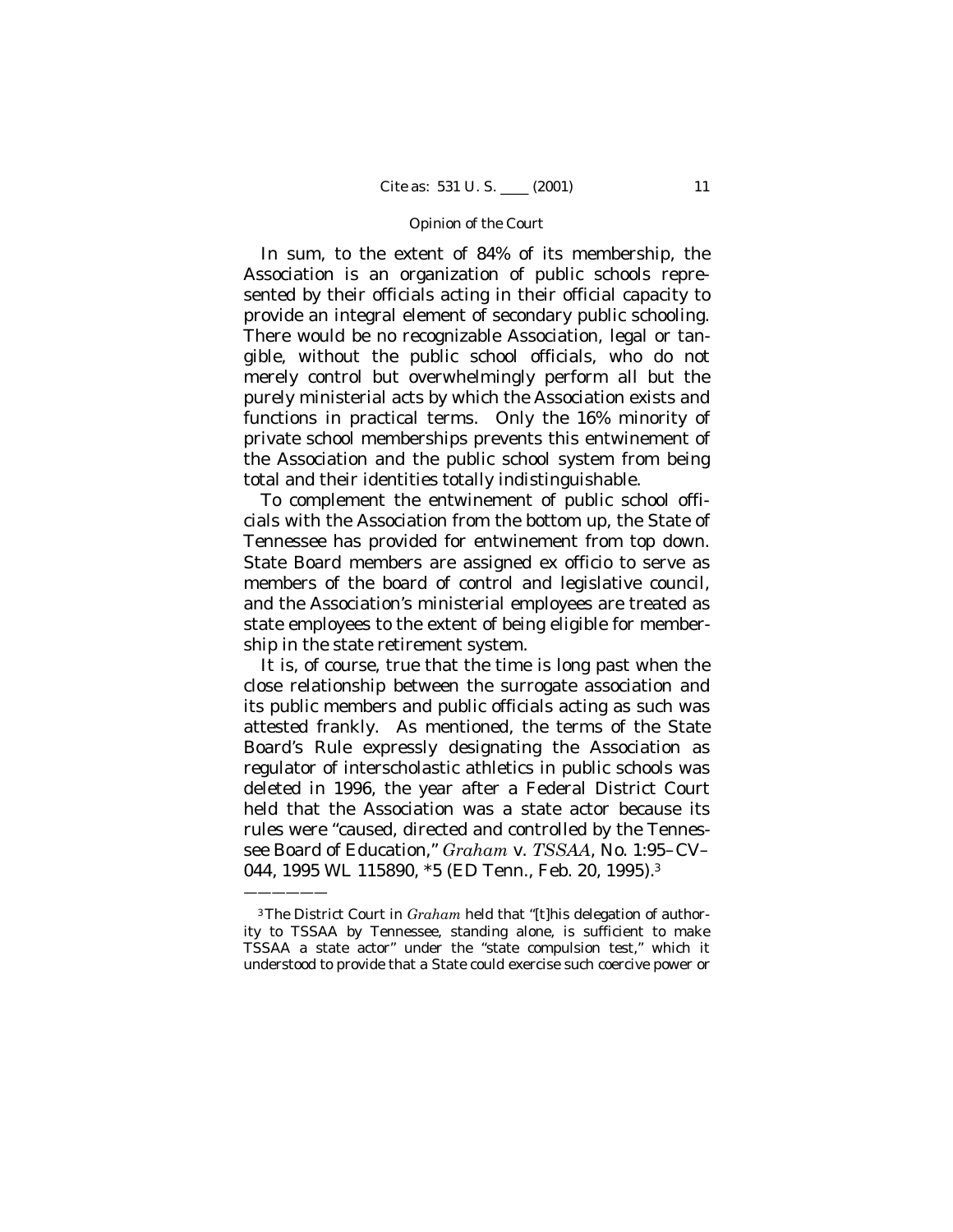But the removal of the designation language from Rule 0520–1–2–.08 affected nothing but words. Today the State Board's member-designees continue to sit on the Association's committees as nonvoting members, and the State continues to welcome Association employees in its retirement scheme. The close relationship is confirmed by the Association's enforcement of the same preamendment rules and regulations reviewed and approved by the State Board (including the recruiting Rule challenged by Brentwood), and by the State Board's continued willingness to allow students to satisfy its physical education requirement by taking part in interscholastic athletics sponsored by the Association. The most one can say on the evidence is that the State Board once freely acknowledged the Association's official character but now does it by winks and nods.<sup>4</sup> The amendment to the Rule in 1996 affected candor but not the "momentum" of the Association's prior

——————

<sup>4</sup>The significance of winks and nods in state-action doctrine seems to be one of the points of the dissenters' departure from the rest of the Court. In drawing the public-private action line, the dissenters would emphasize the formal clarity of the legislative action providing for the appointment of Gerard College's trustees, see *supra,* at \_\_\_, *post,* at \_\_\_, in preference to our reliance on the practical certainty in this case that public officials will control operation of the Association under its bylaws. Similarly, the dissenters stress the express formality of the special statute defining Amtrak's ties to the Government, see *supra,* at \_\_\_, *post,* at \_\_\_, in contrast to the reality in this case that the Association's organizers structured the Association's relationships to the officialdom of public education. But if formalism were the sine qua non of state action, the doctrine would vanish owing to the ease and inevitability of its evasion, and for just that reason formalism has never been controlling. For example, a criterion of state action like symbiosis (which the dissenters accept, *post,* at \_\_\_) looks not to form but to an underlying reality.

provide such significant encouragement, either overt or covert, that the choice of the private actor must be deemed to be that of the State as a matter of law. 1995 WL 115890, at \*4–\*5 (citing *Blum* v. *Yaretsky*, 457 U. S. 991, 1004 (1982)).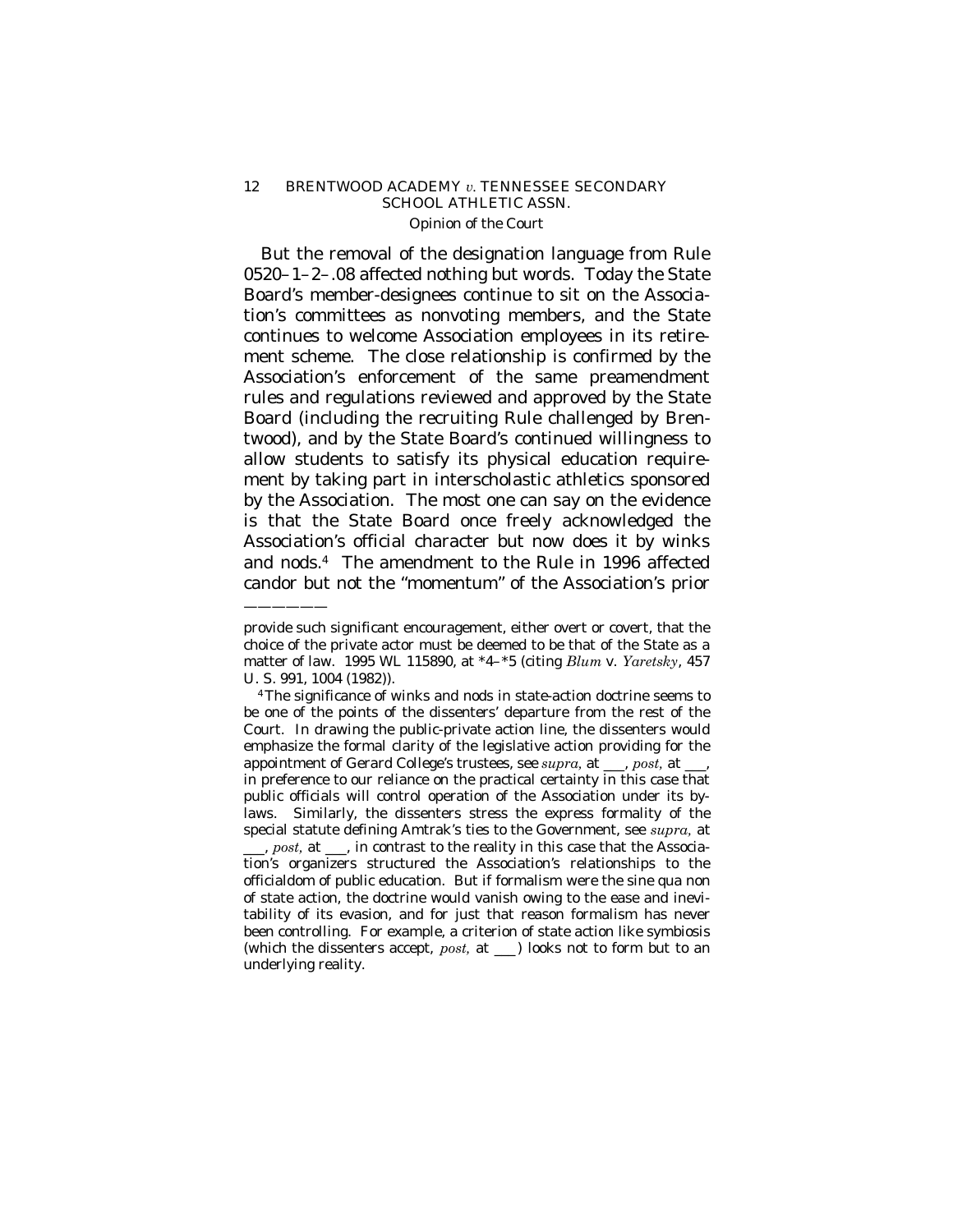involvement with the State Board. *Evans* v. *Newton,* 382 U. S., at 301. The District Court spoke to this point in finding that because of "custom and practice," "the conduct of the parties has not materially changed" since 1996, "the connections between TSSAA and the State [being] still pervasive and entwined." 13 F. Supp. 2d, at 681.

The entwinement down from the State Board is therefore unmistakable, just as the entwinement up from the member public schools is overwhelming. Entwinement will support a conclusion that an ostensibly private organization ought to be charged with a public character and judged by constitutional standards; entwinement to the degree shown here requires it.

 $\mathcal{C}$ 

Entwinement is also the answer to the Association's several arguments offered to persuade us that the facts would not support a finding of state action under various criteria applied in other cases. These arguments are beside the point, simply because the facts justify a conclusion of state action under the criterion of entwinement, a conclusion in no sense unsettled merely because other criteria of state action may not be satisfied by the same facts.

The Association places great stress, for example, on the application of a public function test, as exemplified in *Rendell-Baker* v. *Kohn*, 457 U. S. 830 (1982). There, an apparently private school provided education for students whose special needs made it difficult for them to finish high school. The record, however, failed to show any tradition of providing public special education to students unable to cope with a regular school, who had historically been cared for (or ignored) according to private choice. It was true that various public school districts had adopted the practice of referring students to the school and paying their tuition, and no one disputed that providing the in-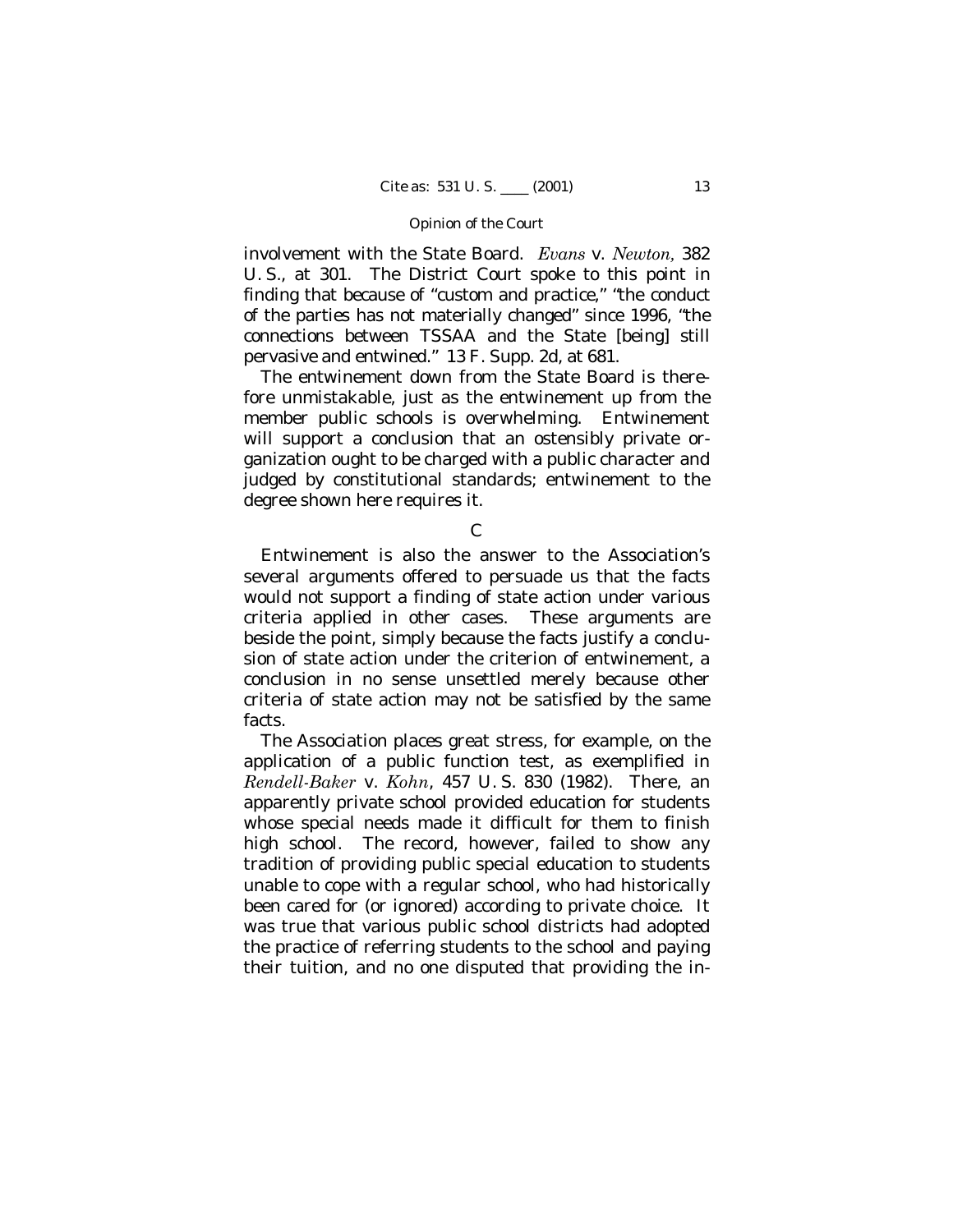struction aimed at a proper public objective and conferred a public benefit. But we held that the performance of such a public function did not permit a finding of state action on the part of the school unless the function performed was exclusively and traditionally public, as it was not in that case. The Association argues that application of the public function criterion would produce the same result here, and we will assume, *arguendo,* that it would. But this case does not turn on a public function test, any more than *Rendell-Baker* had anything to do with entwinement of public officials in the special school.

For the same reason, it avails the Association nothing to stress that the State neither coerced nor encouraged the actions complained of. "Coercion" and "encouragement" are like "entwinement" in referring to kinds of facts that can justify characterizing an ostensibly private action as public instead. Facts that address any of these criteria are significant, but no one criterion must necessarily be applied. When, therefore, the relevant facts show pervasive entwinement to the point of largely overlapping identity, the implication of state action is not affected by pointing out that the facts might not loom large under a different test.

D

This is not to say that all of the Association's arguments are rendered beside the point by the public officials' involvement in the Association, for after application of the entwinement criterion, or any other, there is a further potential issue, and the Association raises it. Even facts that suffice to show public action (or, standing alone, would require such a finding) may be outweighed in the name of some value at odds with finding public accountability in the circumstances. In *Polk County*, 454 U. S., at 322, a defense lawyer's actions were deemed private even though she was employed by the county and was acting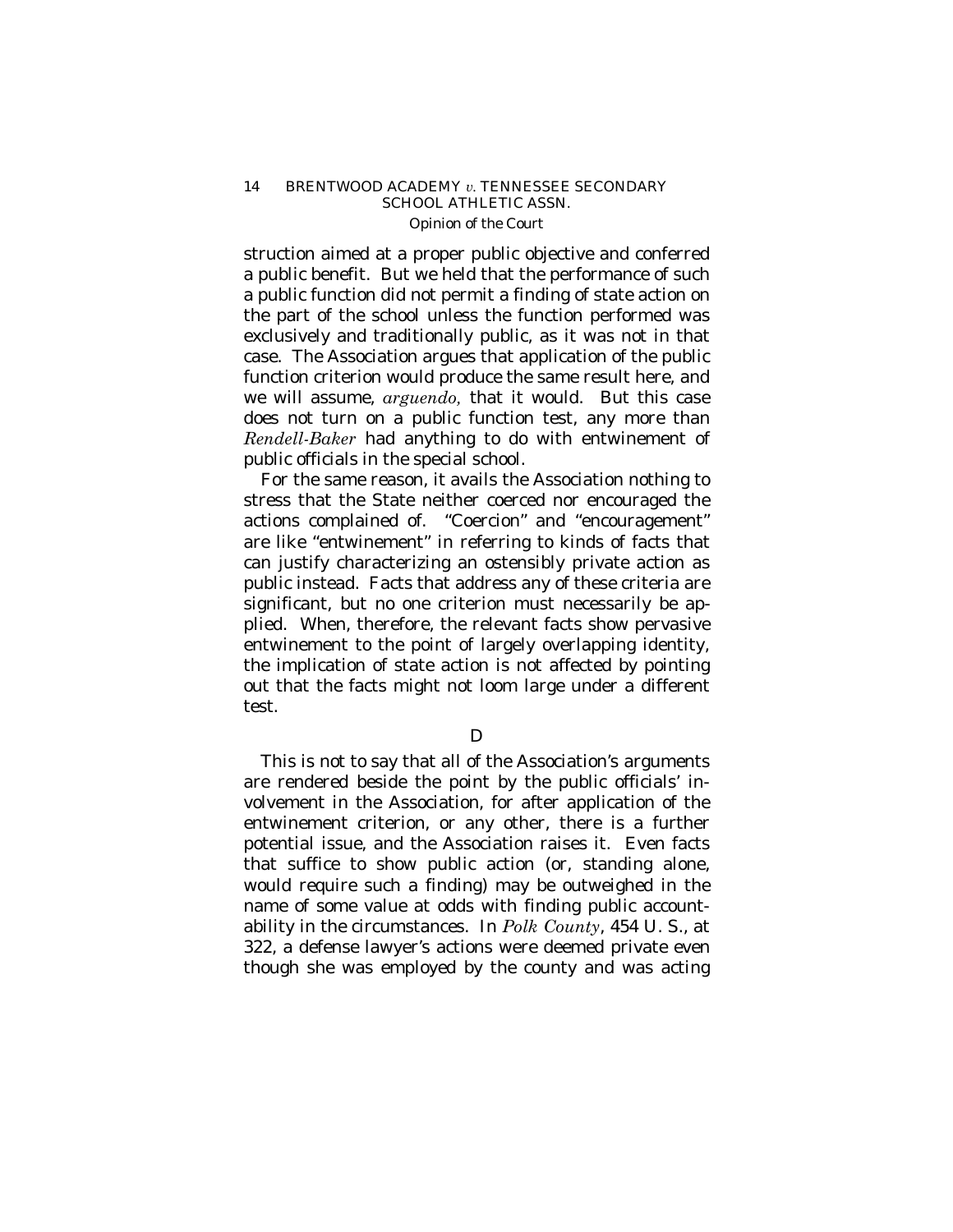within the scope of her duty as a public defender. Fulltime public employment would be conclusive of state action for some purposes, see *West* v. *Atkins*, 487 U. S., at 50, accord, *Lugar*, 457 U. S., at 935, n. 18, but not when the employee is doing a defense lawyer's primary job; then, the public defender does "not ac[t] on behalf of the State; he is the State's adversary." *Polk County*, *supra*, at 323, n. 13. The state-action doctrine does not convert opponents into virtual agents.

The assertion of such a countervailing value is the nub of each of the Association's two remaining arguments, neither of which, however, persuades us. The Association suggests, first, that reversing the judgment here will somehow trigger an epidemic of unprecedented federal litigation. Brief for Respondents 35. Even if that might be counted as a good reason for a *Polk County* decision to call the Association's action private, the record raises no reason for alarm here. Save for the Sixth Circuit, every Court of Appeals to consider a statewide athletic association like the one here has found it a state actor. This majority view began taking shape even before *Tarkanian*, which cited two such decisions approvingly, see *supra*, at 9, (and this was six years after *Blum*, *Rendell-Baker*, and *Lugar*, on which the Sixth Circuit relied here). No one, however, has pointed to any explosion of §1983 cases against interscholastic athletic associations in the affected jurisdictions. Not to put too fine a point on it, two District Courts in Tennessee have previously held the Association itself to be a state actor, see *Graham*, 1995 WL 115890, at \*5; *Crocker* v. *Tennessee Secondary School Athletic Assn.*, 735 F. Supp. 753 (MD Tenn. 1990), affirmance order, 908 F. 2d 972, 973 (CA6 1990), but there is no evident wave of litigation working its way across the State. A reversal of the judgment here portends nothing more than the harmony of an outlying Circuit with precedent otherwise uniform.